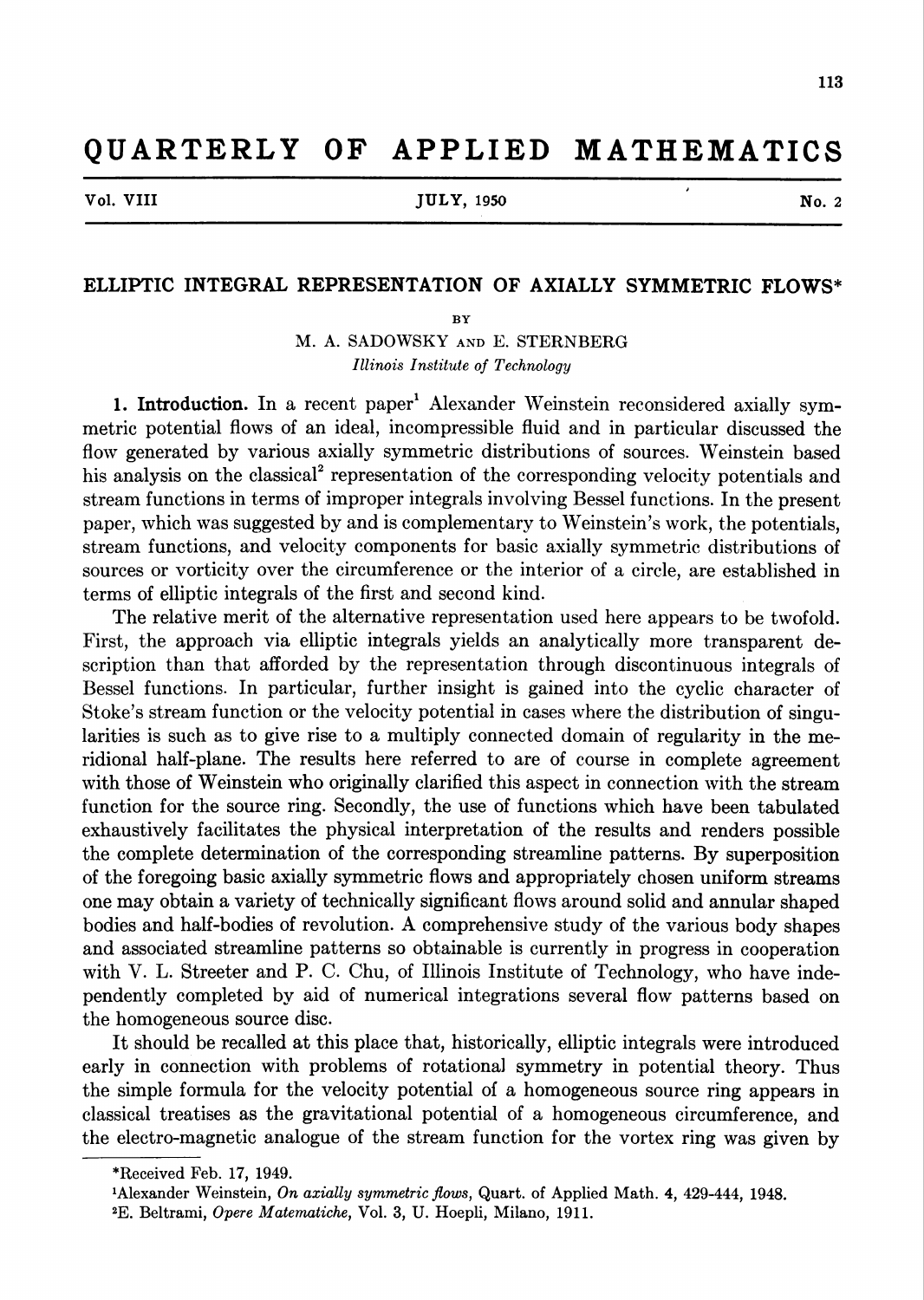Maxwell<sup>3</sup> in terms of the complete integrals of the first and second kind. It appears, however, that the complete integral of the third kind and its relation to the incomplete integral of the second kind and Jacobian elliptic functions, have been neglected in the problems under consideration. In this connection it is interesting to note that G. M. Minchin4 obtained an expression involving integrals of the third kind for what corresponds to the velocity potential of the vortex ring, but failing to apply the foregoing reductions, gives preference to the open representation in terms of a series of spherical harmonics.

Finally, the authors understand that A. Van Tuyl, of the Naval Ordinance Laboratory, by formal transformation of the corresponding Bessel integrals has recently reached results which partly overlap with those given here.

2. The governing equations. For the sake of convenience we cite here the basic equations governing the steady irrotational flow of an ideal incompressible fluid in the presence of axial symmetry. Referring the motion to the cylindrical coordinates  $(x, \rho, \theta)$ where the x-axis is assumed coincident with the axis of symmetry, there exists a velocity potential  $\phi(x, \rho)$  which satisfies Laplace's equation

$$
\frac{\partial}{\partial x}\left(\rho \frac{\partial \phi}{\partial x}\right) + \frac{\partial}{\partial \rho}\left(\rho \frac{\partial \phi}{\partial \rho}\right) = 0 \tag{2.1}
$$

at all non-singular points of the field. Equation (2.1) may be considered as the condition of integrability assuring the existence of Stokes' stream function  $\psi(x, \rho)$  as defined by

$$
\frac{\partial \psi}{\partial x} = -\rho \frac{\partial \phi}{\partial \rho}, \qquad \frac{\partial \psi}{\partial \rho} = \rho \frac{\partial \phi}{\partial x}
$$
 (2.2)

Choosing the additive constant in  $\psi(x, \rho)$  such that

$$
\boldsymbol{\psi}(-\infty,0)=0
$$

we can represent  $\psi(x, \rho)$  by the line integral

$$
\psi(x,\,\rho) \,=\, \int_{(-\infty,\,0)}^{(x,\,\rho)} \left[ \,-\,\rho \,\frac{\partial \phi}{\partial \rho} \,dx \,+\,\rho \,\frac{\partial \phi}{\partial x} \,d\rho \,\right] \tag{2.3}
$$

The choice of the path of integration is immaterial in simply connected fields.

From (2.2) follows

$$
\frac{\partial}{\partial x}\left(\frac{1}{\rho}\frac{\partial\psi}{\partial x}\right) + \frac{\partial}{\partial \rho}\left(\frac{1}{\rho}\frac{\partial\psi}{\partial \rho}\right) = 0
$$
\n(2.4)

The axial and radial velocity components are then given by

$$
v_x = \frac{\partial \phi}{\partial x} = \frac{1}{\rho} \frac{\partial \psi}{\partial \rho}, \qquad v_\rho = \frac{\partial \phi}{\partial \rho} = \frac{-1}{\rho} \frac{\partial \psi}{\partial x}
$$
(2.5)

The curves  $\psi(x, \rho)$  = constant are the streamlines in the meridional half-plane and  $2\pi(\psi_2 - \psi_1)$  constitutes the total flow between the streamsurfaces generated by  $\psi = \psi_2$ ,  $\nu = \nu_{\perp}$ .

As was emphasized by Weinstein and is apparent from the definition (2.3), a given

<sup>3</sup>J. C. Maxwell, Electricity and magnetism, Clarendon Press, Oxford, 1892, p. 339.

<sup>4</sup>G. M. Minchin, The magnetic field of a circular current, Phil. Mag., 35, 354-365, 1893.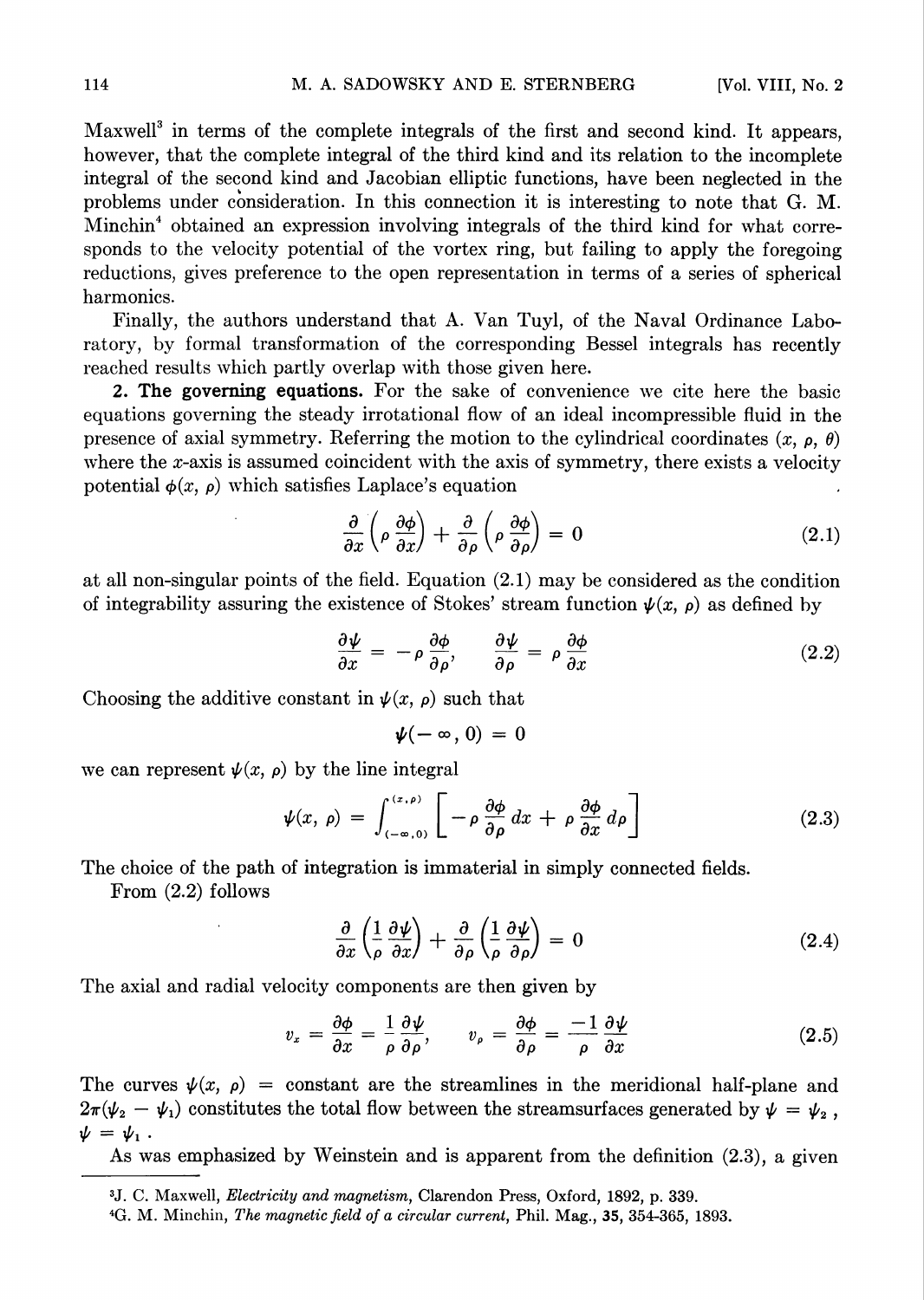velocity potential  $\phi(x, \rho)$  whose derivatives are single-valued guarantees the singlevaluedness of the associated stream function  $\psi(x, \rho)$  if the domain of regularity in the half-plane  $\rho \geq 0$  is simply connected. This condition, however, is in general not satisfied for source distributions off the axis of symmetry.



Fig. 1: Position Parameters

3. Velocity potential and velocity components of the source ring. Consider a homogeneous distribution of sources of total strength m (total flux  $4\pi m$ ) along the circle  $x = 0, \rho = b$ . The distance R from a point  $P(x, \rho, 0)$  of the field to a point  $Q(0, b, \theta)$  on the source ring is

$$
R = (x^2 + b^2 + \rho^2 - 2b\rho \cos \theta)^{1/2}
$$
 (3.1)

$$
= r_1(1 - k^2 \sin^2 \varphi)^{1/2} \tag{3.2}
$$

in which

$$
\varphi = \frac{\pi - \theta}{2}, \qquad -\frac{\pi}{2} \le \varphi \le \frac{\pi}{2} \tag{3.3}
$$

$$
k^2 = \frac{4b\rho}{r_1^2} = 1 - \frac{r_2^2}{r_1^2} \tag{3.4}
$$

$$
r_1^2 = x^2 + (\rho + b)^2
$$
  
\n
$$
r_2^2 = x^2 + (\rho - b)^2
$$
\n(3.5)

so that  $r_1$ ,  $r_2$  denote the distances  $B'P$  and  $BP$  respectively in Fig. 1.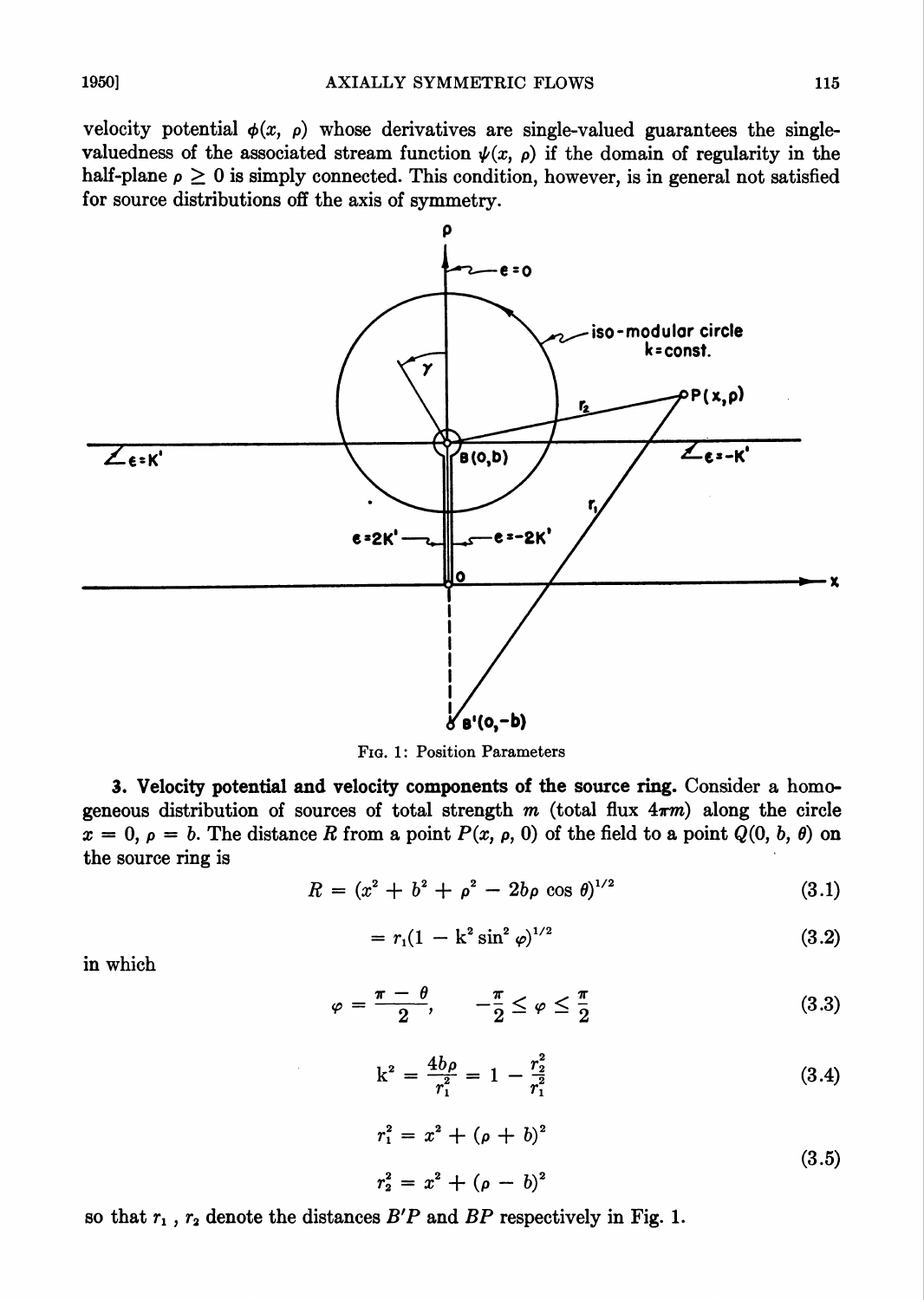The velocity potential at  $P$  is given by

$$
\phi(x, \rho) = -\frac{m}{2\pi} \int_0^{2\pi} \frac{d\theta}{R} \tag{3.6}
$$

To rationalize  $R$ , we introduce  $u$  by means of

$$
\sin \varphi = \text{sn } (u, \, \mathbf{k})
$$
\n
$$
-\mathbf{K} \le u \le \mathbf{K}
$$
\n
$$
\cos \varphi = \text{cn } (u, \, \mathbf{k})
$$
\n(3.7)

which gives

$$
R = r_1 \operatorname{dn}(u, k), \qquad \frac{d\varphi}{R} = \frac{du}{r_1} = -\frac{1}{2} \frac{d\theta}{R}
$$
 (3.8)

and thus

$$
\phi(x, \rho) = -\frac{m}{\pi r_1} \int_{-\kappa}^{K} du = -\frac{2mK}{\pi r_1}
$$
\n(3.9)

where K denotes the complete elliptic integral of the first kind for the modulus k. Proceeding to the limit as  $k \rightarrow 0$ , we confirm that along the *x*-axis

$$
\phi(x, 0) = \frac{-m}{r_0} \tag{3.10}
$$

where,

$$
r_0 = r_1(at\rho = 0) = r_2(at\rho = 0) = (x^2 + b^2)^{1/2}
$$
\n(3.11)

The components of the velocity field generated by the potential (3.9) are obtained from  $(2.5)$  by aid of the identity<sup>5</sup>

$$
\frac{dK}{dk} = \frac{1}{k(k')^2} [E - (k')^2 K]
$$
 (3.12)

Here k' is the complementary modulus,

$$
k' = (1 - k^2)^{1/2} = \frac{r_2}{r_1}
$$
 (3.13)

and E stands for the complete elliptic integral of the second kind referred to the modulus k. The computation yields

$$
v_x(x, \rho) = \frac{2mx}{\pi r_1 r_2^2} \mathbf{E}
$$
  

$$
v_\rho(x, \rho) = \frac{m}{\pi \rho r_1} \left( \mathbf{K} + \frac{\rho^2 - x^2 - b^2}{r_2^2} \mathbf{E} \right)
$$
 (3.14)

and, in particular,

$$
v_x(x, 0) = \frac{mx}{r_0^3}, \qquad v_\rho(x, 0) = 0 \tag{3.15}
$$

Tor this and subsequent identities associated with elliptic functions and integrals, see for example E. T. Whittaker and G. N. Watson, Modern analysis, 4th ed., University Press, Cambridge, 1935, Ch. XXII.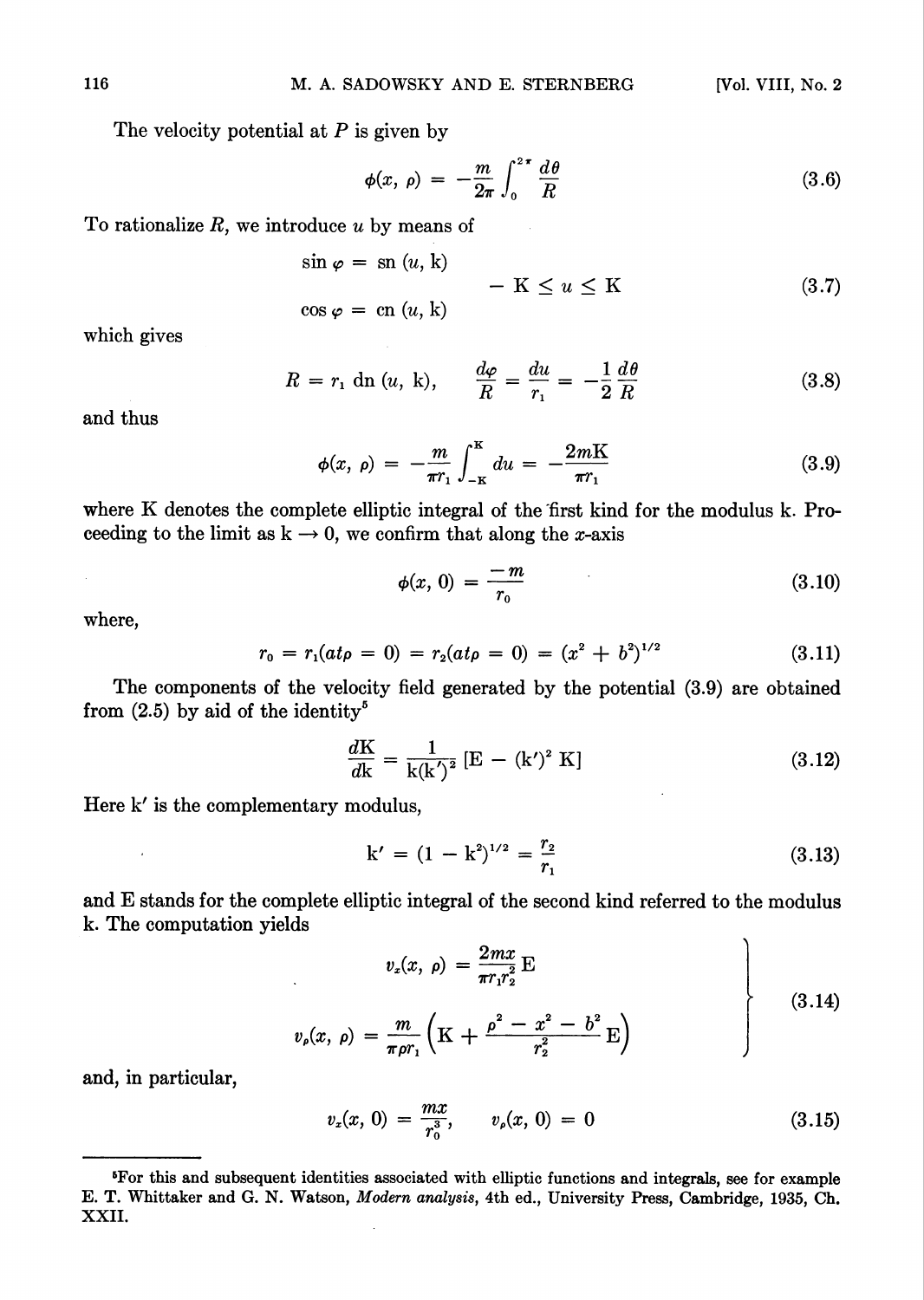The behavior of  $\phi$ ,  $v_z$ ,  $v_\rho$  in the vicinity of the source ring, i.e., in the neighborhood of the singular point  $B(0, b)$ , is characterized by the following limits as  $r<sub>2</sub>$  and hence k' tend to zero:

$$
\phi + \frac{m}{\pi b} \log \frac{4r_1}{r_2} \to 0, \qquad v_x + \frac{m \sin \gamma}{\pi b r_2} \to 0, \qquad v_\rho - \frac{m \cos \gamma}{\pi b r_2} \to 0. \tag{3.16}
$$

Here  $\gamma$  denotes the polar angle at B (Fig. 1). Thus,

$$
\sin \gamma = \frac{-x}{r_2}, \qquad \cos \gamma = \frac{\rho - b}{r_2}, \qquad -\pi \le \gamma \le \pi \tag{3.17}
$$

4. Stream function of the source ring. The stream function associated with the velocity potential (3.9) may be determined directly by virtue of its intrinsic hydrodynamic significance. Recalling that  $2\pi[\psi(x, \rho) - \psi(x, 0)]$  represents the total flow through the circle of radius  $\rho$  centered on the x-axis and lying in a plane perpendicular to the axis, we have within an unessential additive constant

$$
\psi(x, \rho) = \frac{m}{2\pi} \int_0^{2\pi} \int_0^{\rho} \frac{x}{r^3} \mu \, d\mu \, d\theta \tag{4.1}
$$

where

$$
r = (x^2 + \mu^2 + b^2 - 2\mu b \cos \theta)^{1/2}
$$
 (4.2)

denotes the distance of the point  $B(0, b)$  in the plane  $\theta = 0$  from the point  $Q(x, \mu, \theta)$ . The surface integral in (4.1) is the solid angle  $\Omega$  subtended at  $B(0, b)$  by the foregoing circle whose trace in the meridional half-plane is  $P(x, \rho)$ . We write,

$$
\psi(x, \rho) = \frac{m}{2\pi} \Omega(0, b; x, \rho) \tag{4.3}
$$

It is, however, more expedient to determine  $\psi(x, \rho)$  from (2.5) and (3.6). Accordingly,

$$
\frac{\partial \psi}{\partial x} = -\rho \frac{\partial \phi}{\partial \rho} = \frac{m}{\pi} \int_0^{\pi} \frac{b \rho \cos \theta - \rho^2}{R^3} d\theta \qquad (4.4)
$$

so that

$$
\Delta \psi = \psi(x, \rho) - \psi(0, \rho) = \frac{m}{\pi} \int_0^x \int_0^{\pi} \frac{b \rho \cos \theta - \rho^2}{R^3} d\theta \, dx \tag{4.5}
$$

Performing the elementary integration with respect to  $x$ ,

$$
\Delta \psi = \frac{m}{\pi} \int_0^{\pi} \frac{(b\rho \cos \theta - \rho^2)x}{(b^2 + \rho^2 - 2b\rho \cos \theta)R} d\theta \qquad (4.6)
$$

and using the transformations (3.3), (3.7),

$$
\Delta \psi = \frac{-2m x \rho}{\pi (\rho + b) r_1} \int_0^K du + \frac{4m b x \rho (b - \rho)}{\pi r_1 (b + \rho)} \int_0^K \frac{\text{sn}^2 (u, \text{k}) du}{(b + \rho)^2 - \text{k}^2 r_1^2 \text{ sn}^2 (u, \text{k})} \qquad (4.7)
$$

With a view toward transforming the last integral in (4.7) into the standard form of the elliptic integral of the third kind, we introduce the complex parameter a through

$$
\text{sn } (\text{a, k}) = \frac{r_1}{\rho + b}, \qquad \text{cn } (\text{a, k}) = \frac{-ix}{\rho + b}, \qquad \text{dn}(\text{a, k}) = \frac{\rho - b}{\rho + b} \tag{4.8}
$$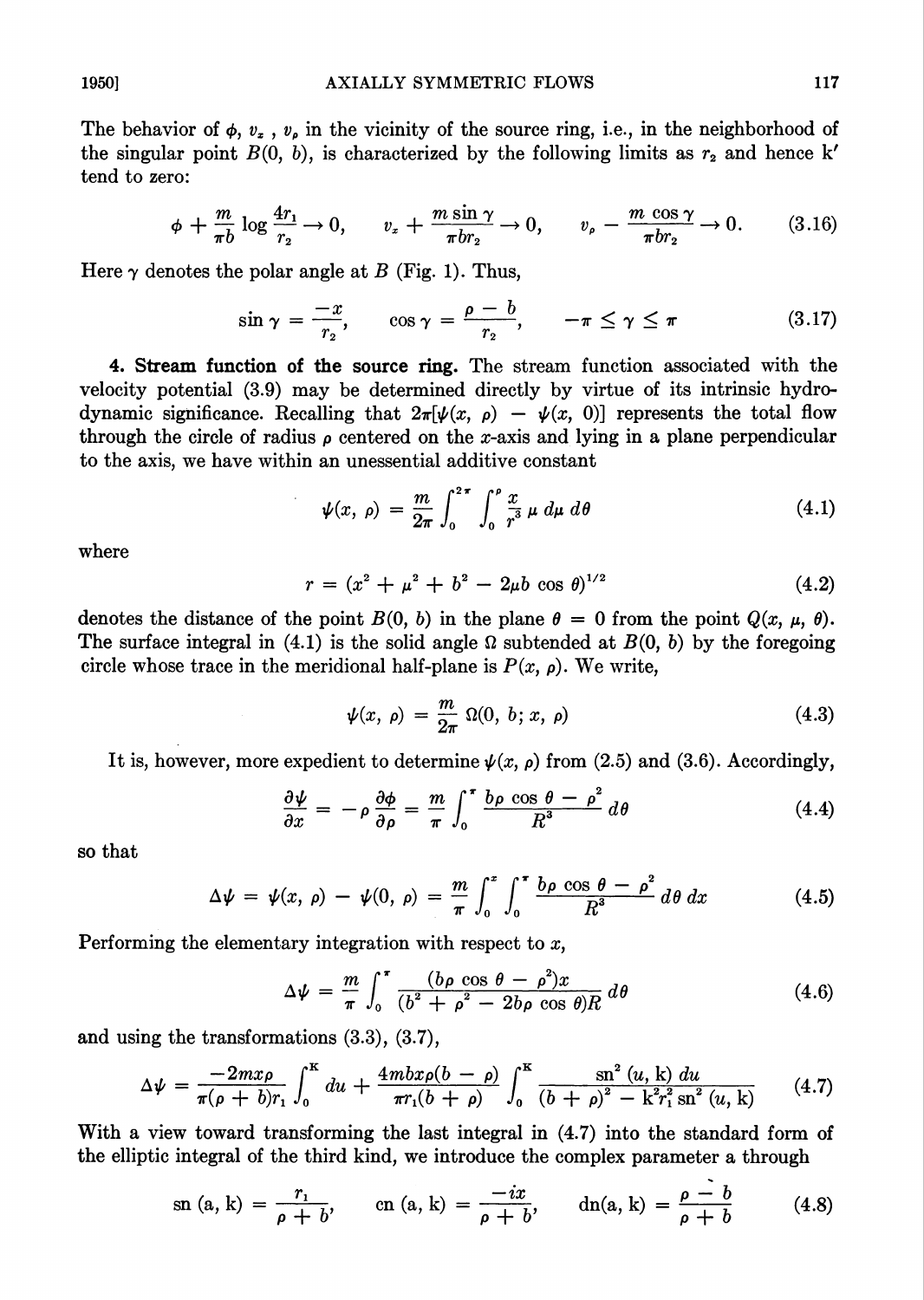and reach

$$
\Delta \psi = \frac{-2m}{\pi} \left[ \frac{x\rho}{(\rho + b)r_1} \mathbf{K} + \frac{i}{2} \mathbf{\Pi}(\mathbf{K}, \mathbf{a}) \right]
$$
(4.9)

where

$$
\Pi(K, a) = \int_0^K \frac{k^2 \sin a \, \cosh a \, \sin^2 u}{1 - k^2 \sin^2 a \, \sin^2 u} \, du \tag{4.10}
$$

is the standard form of the complete elliptic integral of the third kind.

From  $(4.8)$ , sn  $(a, k) > 1$  which characterizes the integral as being of circular type according to Legendre's classification. Here an explicitly real representation in terms of a real parameter  $\epsilon$  is obtained by putting

$$
a = K + i\epsilon
$$
  
- 2K'  $\leq \epsilon \leq 2K'$  (4.11)<sup>6</sup>

The integral (4.10) can now be expressed as follows:

$$
\Pi(K, a) = \Pi(K, K + i\epsilon)
$$
  
= KZ(K + i\epsilon, k) + n\pi i (4.12)  
= KE(K + i\epsilon, k) - (K + i\epsilon)E + n\pi i

valid within the open ranges

$$
(2n-1)K' < \epsilon < (2n+1)K' \tag{4.13}
$$

in which n denotes an integer. For the values

$$
\epsilon = (2n + 1)K' \qquad \text{we have} \qquad \Pi(K, a) = 0 \tag{4.14}
$$

 $Z(a, k)$  and  $E(a, k)$  stand for Jacobi's Zeta function and the incomplete elliptic integral of the second kind of the argument a. By addition theorems and Jacobi's imaginary transformation for sn u, cn u, dn u,  $E(u)$  as well as Legendre's relation

$$
KE' + EK' - KK' = \frac{\pi}{2}
$$
 (4.15)

equations (4.8) to (4.13) lead to

$$
\psi(x, \rho) = \frac{-m}{\pi} \left[ \pi + \frac{x}{r_1} \mathbf{K} - \Lambda(\epsilon, \mathbf{k}') \right] \tag{4.16}
$$

with

$$
\Lambda(\epsilon, k') = \mathrm{KE}(\epsilon, k') + (\mathrm{E} - \mathrm{K})\epsilon = \mathrm{KZ}(\epsilon, k') + \frac{\pi\epsilon}{2\mathrm{K'}} \tag{4.17}
$$

and

$$
\mathrm{sn}\;(\epsilon,\mathrm{k}')=\frac{-x}{r_2},\qquad \mathrm{cn}\;(\epsilon,\mathrm{k}')=\frac{\rho-b}{r_2},\qquad \mathrm{dn}(\epsilon,\mathrm{k}')=\frac{\rho+b}{r_1}\qquad \quad (4.18)
$$

<sup>6</sup>K' and E' designate the complete elliptic integrals of the first and second kind respectively for the modulus k'.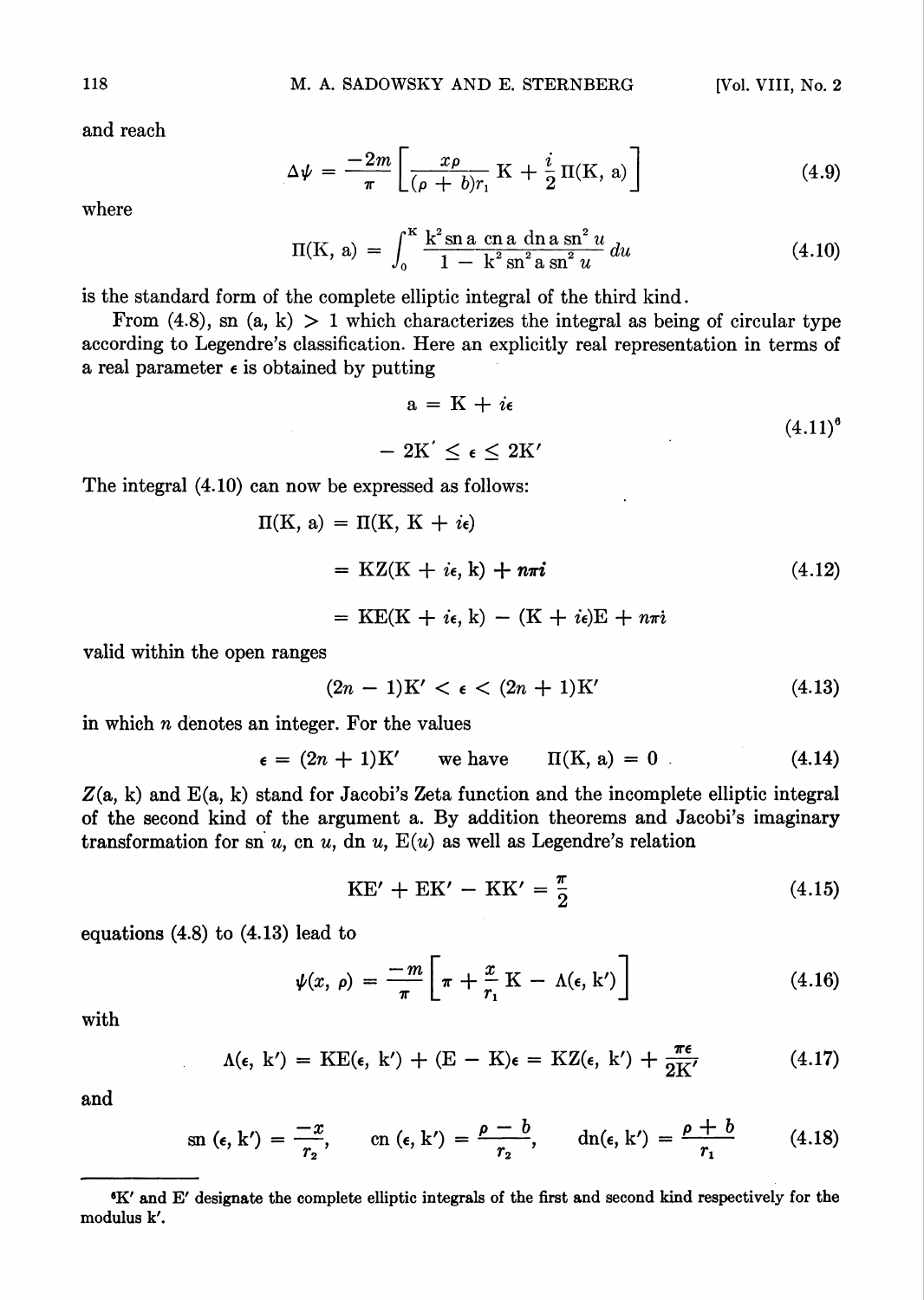The appearance of n in  $(4.12)$  and its disappearance from  $(4.16)$  and  $(4.17)$  is explained as follows: The integral (4.10), having as path of integration the straight line segment (0, K), is single-valued in the neighborhood of  $x = 0$ ,  $\rho = b$ . The quantity a has the form given in (4.11),  $a = K + i\epsilon$ , where  $\epsilon$  increases by 4K' in a circuit around (0, b), and  $\Pi(K, K + i\epsilon)$  is periodic in  $\epsilon$  with the period 2K'. On the other hand,  $KZ(K + i\epsilon, k)$  is infinitely many-valued around  $(0, b)$ . Now, in the relations (4.12), n has to appear to produce single-valued right-hand members, the left-hand member being single-valued. However, since  $\psi$  varies continuously in a circuit around (0, b), it is correct to replace  $\Pi(K, a)$  in the process of computation of  $\psi$  by KZ(a, k) plus a single additive constant for the entire range  $-2K' < \epsilon < 2K'$ . That is what has been done to obtain the results as expressed by  $(4.16)$  and  $(4.17)$  from which n has disappeared.<sup>7</sup>

5. Discussion. Comparing (4.18) and (3.17), we note that

$$
\gamma = am(\epsilon, k')
$$
  

$$
\epsilon = F(\gamma, k') = \int_0^{\gamma} \frac{dt}{(1 - (k')^2 \sin^2 t)^{1/2}}
$$
(5.1)

where  $F(\gamma, k')$  is the incomplete elliptic integral of the first kind. The functions  $k'(x, \rho)$ defined by (3.13), (3.5) and  $\epsilon(x, \rho)$  given by (4.18) or equivalently by (3.17) and (5.1) may be regarded as curvilinear coordinates in the half-plane  $\rho \geq 0$ . The coordinate lines  $k' = constant (k = constant)$  are the "iso-modular" circles

$$
\left(\frac{x}{b}\right)^2 + \left[\frac{\rho}{b} - \frac{1 + (k')^2}{k^2}\right]^2 = \frac{4(k')^2}{k^4} \tag{5.2}
$$

As any iso-modular circle is traversed in a counterclockwise sense,  $\epsilon$  increases by 4K'. In view of  $(5.1)$ ,

$$
\epsilon = 0 \quad \text{for} \quad \gamma = 0
$$
\n
$$
\epsilon = \pm K' \quad \text{for} \quad \gamma = \pm \frac{\pi}{2}
$$
\n
$$
\epsilon = \pm 2K' \quad \text{for} \quad \gamma = \pm \pi
$$
\n
$$
\lim_{k' \to 0} \epsilon = \gamma
$$
\n(5.3)

so that  $\epsilon$  tends toward the polar angle  $\gamma$  as  $P(x, \rho) \to B(0, b)$  (see Fig. 1).

The auxiliary function  $\Lambda(\epsilon, k')$ , defined by (4.15), is of basic significance for what follows.  $\Lambda(\epsilon, k')$  is multiple valued for  $-\infty < \epsilon < \infty$ . For a closed path encircling B once we obtain for the circulation of  $\Lambda$ 

$$
\Lambda(\epsilon + 4K', k') - \Lambda(\epsilon, k') = 2\pi \tag{5.4}
$$

Here we face the alternative of either admitting a many-valued  $\Lambda$  and permitting a circulation, or of cutting the semi-plane along  $x = 0$   $0 \le \rho \le b$  so that  $\Lambda$  becomes single-valued but discontinuous along the cut. The ranges for  $\epsilon$  and  $\gamma$  as previously announced by (4.11) and (3.17) correspond to such a cut.

The arbitrary additive constant was chosen consistent with  $\psi(0, \rho) = -m$  for  $\rho > b$ .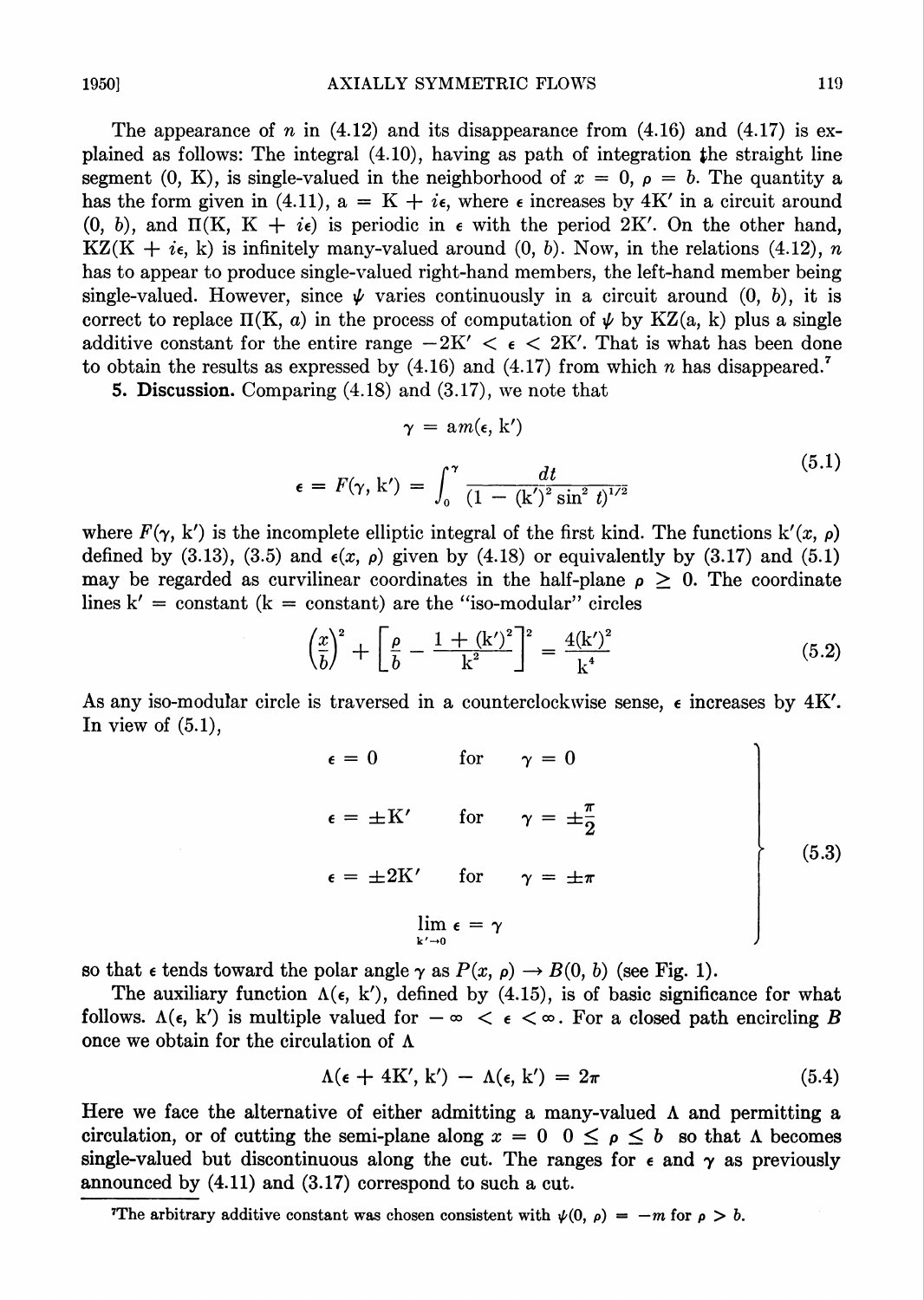The local behavior of  $\Lambda$  in the vicinity of point  $B$  is characterized by

$$
\lim_{k'\to 0} \Lambda(\epsilon, k') = \gamma \tag{5.5}
$$

Contining the discussion to the range 
$$
-2K' \leq \epsilon \leq 2K'
$$
, we record the values:

\n
$$
x > 0, \, \rho = 0 \qquad \Lambda = \pi \left( \frac{x}{2r_0} - 1 \right)
$$
\n
$$
x < 0, \, \rho = 0 \qquad \Lambda = \pi \left( \frac{x}{2r_0} + 1 \right)
$$
\n
$$
x = +0, \, \rho < b \qquad \Lambda = -\pi
$$
\n
$$
x = -0, \, \rho < b \qquad \Lambda = \pi
$$
\n
$$
x = 0, \, \rho > b \qquad \Lambda = 0
$$
\n(5.6)

Equations (5.6) reveal the discontinuity of  $\Lambda$  along  $x = 0, 0 \leq \rho < b$  in presence of a cut.

It follows from (5.5) and (5.6) that in absence of a cut the stream function  $\psi(x, \rho)$ , given by (4.16), is also a multiple valued function whose circulation is twice the total strength  $m$  of the source ring.

$$
\psi(\epsilon + 4K', k') - \psi(\epsilon, k') = 2m \tag{5.7}
$$

Again, for the cut domain,  $-2K' \leq \epsilon \leq 2K'$ , we find in further agreement with Weinstein<sup>8</sup>

$$
\psi(x, 0) = \begin{cases}\n-2m & \text{for } x > 0 \\
0 & \text{for } x < 0\n\end{cases}
$$
\n
$$
\psi(+0, \rho) = -2m \quad \text{for } \rho < b
$$
\n
$$
\psi(-0, \rho) = 0 \quad \text{for } \rho < b
$$
\n
$$
\psi(0, \rho) = -m \quad \text{for } \rho > b
$$
\n(5.8)

**Observing** 

$$
\lim_{r_{\alpha}\to 0} \psi = m\left(\frac{\gamma}{\pi} - 1\right) \tag{5.9}
$$

we recognize the local significance of  $\psi$  in the neighborhood of P as essentially that of the polar angle  $\gamma$ .

As pointed out earlier, the multiple-valued or, alternatively, discontinuous character of  $\psi(x, \rho)$  was to be anticipated in the presence of a multiply connected domain of regularity of  $\phi(x, \rho)$  whose boundary here consists of the x-axis and the point  $B(0, b)$ . It should be pointed out that the cyclic nature of the stream function is also immediately evident from the solid angle interpretation underlying (4.3).

 $8$ See loc. cit.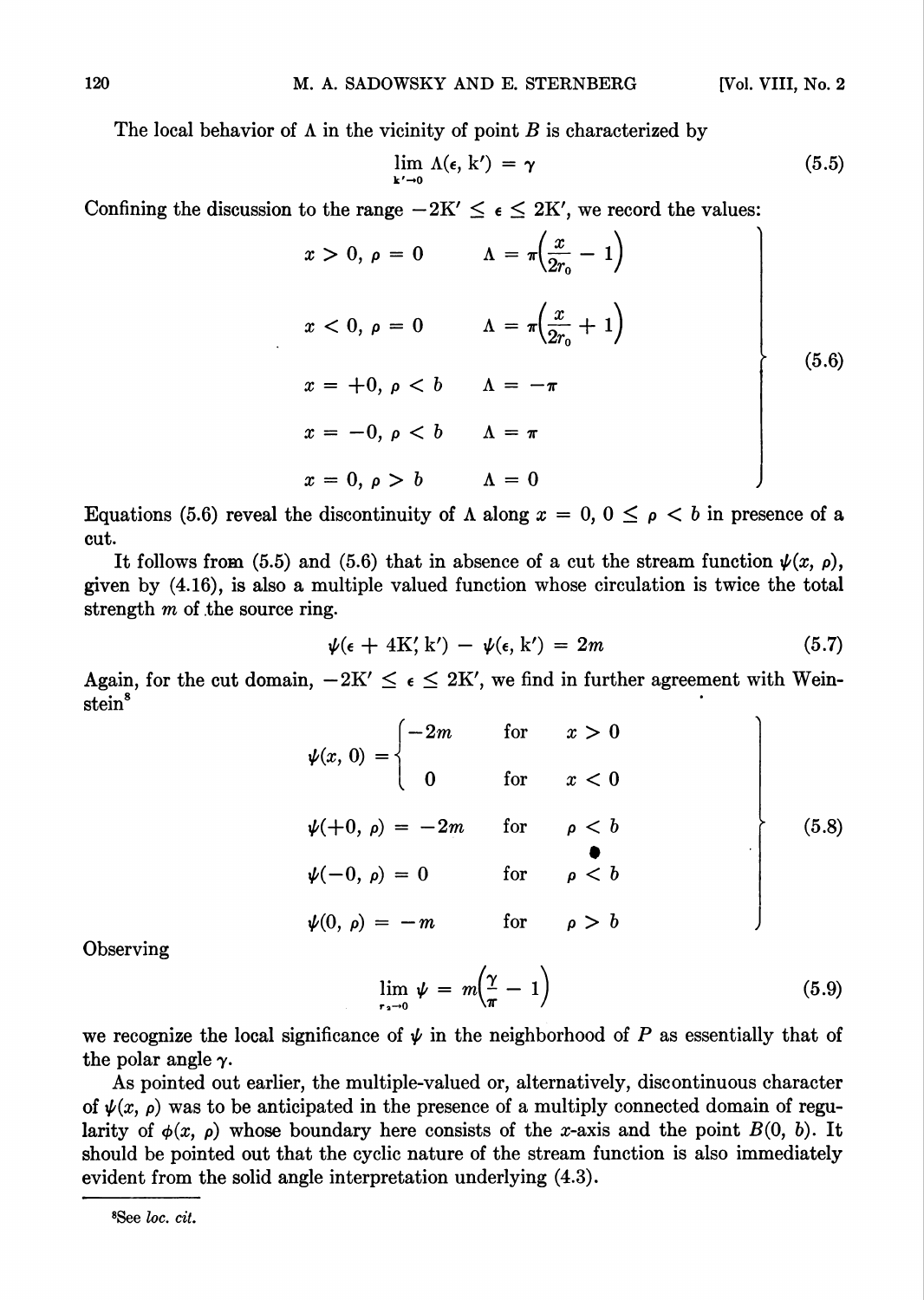

Figure 2 shows the streamline pattern of the source ring, i.e., the curves  $\psi(x, \rho)$  = constant, for the quadrant  $x \leq 0$ ,  $\rho \geq 0$  of the meridional half-plane. The curves given correspond to equal increments in  $\psi$ . The diagram also shows the locus  $v_s(x, \rho) = 0. \dot{x}$ 

6. Results for the source disc. We consider next a homogeneous distribution of sources of total strength m over the circular region  $x = 0, 0 \le \rho \le b$ . The determination of the velocity potential  $\phi(x, \rho)$  and of the associated stream function  $\psi(x, \rho)$  may be achieved by integration with respect to  $b$  of the corresponding functions for the source ring. We cite directly the results obtained.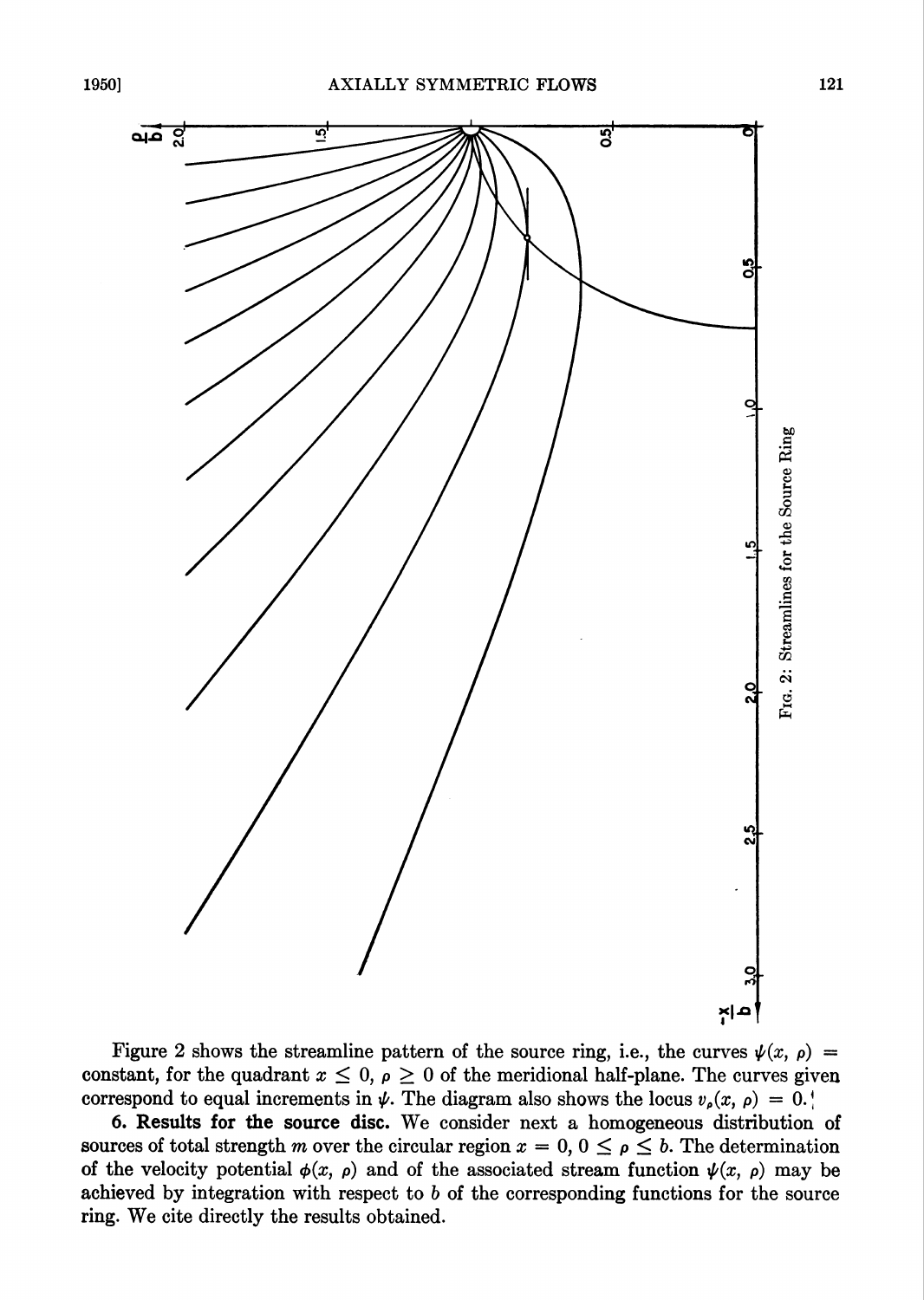| $\phi(x, \rho) = \frac{2m}{\pi h^2} \left[ \frac{\rho^2 - b^2}{r} K - r_1 E - x \Lambda \right]$                                                                 |       |
|------------------------------------------------------------------------------------------------------------------------------------------------------------------|-------|
| $\phi(x, 0) = \frac{-2m}{ x  + r_0}$                                                                                                                             | (6.1) |
| $\phi \rightarrow \frac{-4m}{\pi h}$ as $r_2 \rightarrow 0$                                                                                                      |       |
| $v_x(x, \rho) = \frac{-2m}{\pi h^2} \left[ \frac{x}{r} \mathbf{K} + \Lambda \right]$                                                                             |       |
| $v_x(x, 0) = \frac{\pm 2m}{r_0(r_0 +  x )}$ for $x \ge 0$                                                                                                        |       |
| $v_x(\pm 0, \rho) = \pm \frac{2m}{h^2}$<br>for $\rho < b$                                                                                                        | (6.2) |
| for $\rho > b$<br>$v_x(0, \rho) = 0$                                                                                                                             |       |
| $v_x \rightarrow \frac{-2m\gamma}{h^2}$ as $r_2 \rightarrow 0$                                                                                                   |       |
| $v_{\rho}(x, \rho) = \frac{2mr_1}{\pi h^2 \rho} \left[ \frac{x^2 + b^2 + \rho^2}{r^2} K - E \right]$                                                             |       |
| $v_{\rm o}(x, 0) = 0$                                                                                                                                            | (6.3) |
| $v_{\rho} - \frac{2m}{\pi b^2} \left[ \log \frac{4r_1}{r_1} - 2 \right] \rightarrow 0$ as $r_2 \rightarrow 0$                                                    |       |
| $\psi(x, \rho) = \frac{m}{\pi b^2} \left[ x r_1 \mathbf{E} - \frac{x(x^2 + 2\rho^2 + 2b^2)}{r_1} \mathbf{K} + (b^2 - \rho^2) \mathbf{\Lambda} - \pi b^2 \right]$ |       |
| $\begin{aligned} &\text{for} &\quad x>0\\ &\text{for} &\quad x<0 \end{aligned}$<br>$\psi(x, 0) = \begin{cases} -2m \\ 0 \end{cases}$                             |       |
|                                                                                                                                                                  |       |
| $\psi(+0, \rho) = m\left(\frac{\rho^2}{h^2} - 2\right)$ for $\rho \leq b$                                                                                        | (6.4) |
| $\psi(-0, \rho) = -\frac{m \rho^2}{h^2}$<br>for $\rho \leq b$                                                                                                    |       |
| for $\rho \geq b$<br>$\psi(0, \rho) = -m$                                                                                                                        |       |
| $r_{2}\rightarrow 0$<br>$\psi \rightarrow -m$<br>as                                                                                                              |       |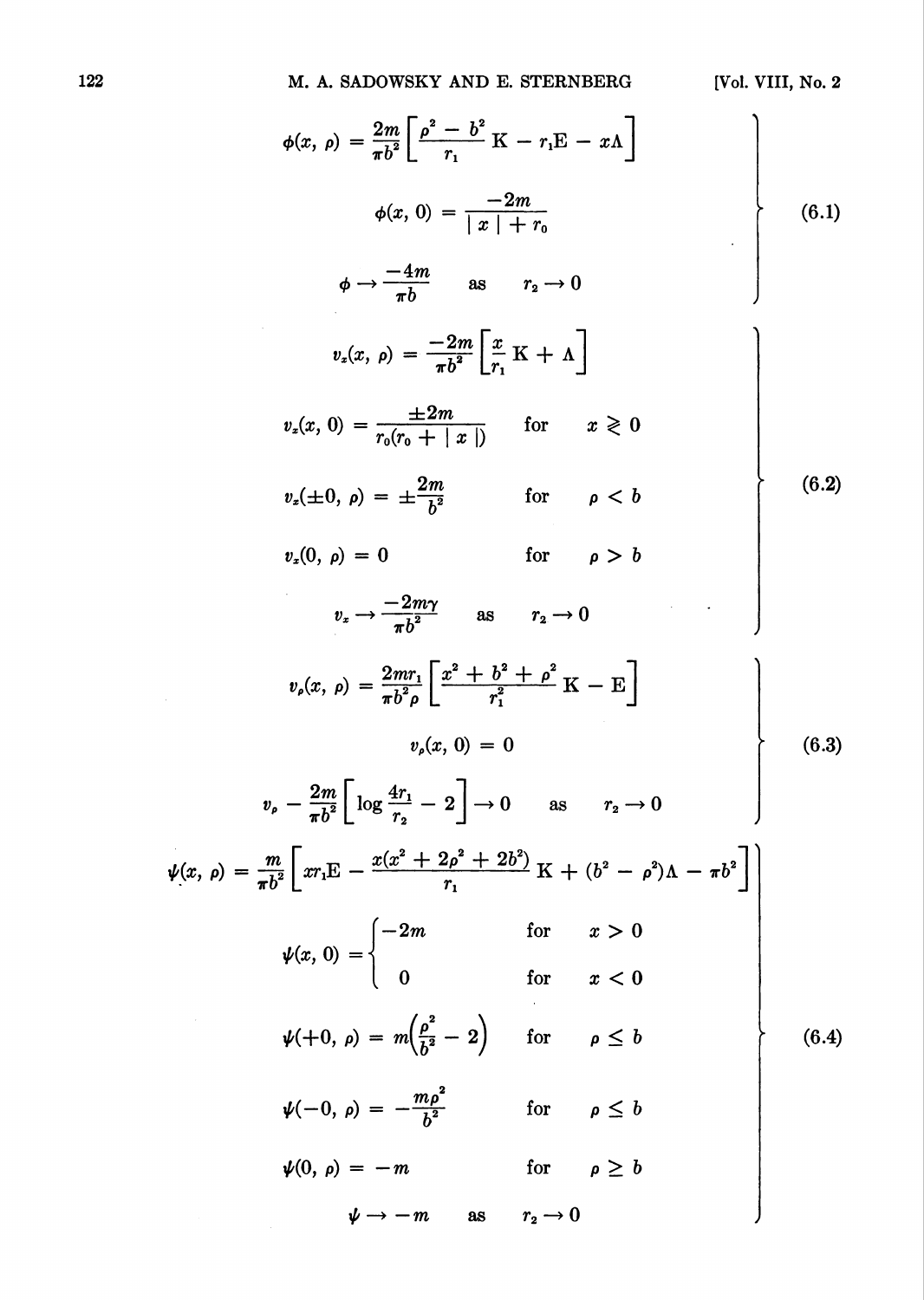In agreement with Weinstein, we note that Stoke's stream function is single valued in the simply connected domain of definition whose boundary consists of the entire x-axis and of the cut along the segment  $x = 0, 0 \leq \rho \leq b$ . Moreover,  $\phi, v_x, v_{\rho}$ , and  $\psi$ are single-valued throughout the foregoing region which corresponds to  $0 \leq k' \leq 1$ ,  $-2K' \leq \epsilon \leq 2K'$ . We observe that  $v_x$  is constant over each one of the two faces of the disc and that

$$
v_x(+0, \rho) - v_x(-0, \rho) = \frac{4m}{b^2} = \sigma, \qquad 0 \le \rho \le b \tag{6.5}
$$

where  $\sigma$  is the flux per unit area of the source disc. The velocity component  $v_{\rho}$ , on the other hand, has no discontinuity as we pass from one face of the disc to the other, but has a logarithmic singularity at point  $B$ , i.e., at the edge of the disc. These results are in agreement with the general theory of source sheets.

The solution corresponding to a homogeneous source distribution over an annular region bounded by two concentric circles is of course at once obtainable from the results just given by application of the principle of superposition.

7. The vortex ring. We now turn to the flow generated by a vortex filament of circulation  $\Gamma$  along the circle  $x = 0$ ,  $\rho = b$ . According to a theorem of vortex theory,<sup>9</sup> the velocity potential at any point of the space due to a single closed vortex filament is proportional to the solid angle which it subtends at that point. Thus for the case under consideration, using the notation introduced in (4.3),

$$
\phi(x, \rho) = \frac{-\Gamma}{4\pi} \Omega(x, \rho; 0, b) \tag{7.1}
$$

Comparing (4.3) and (7.1), we note a reciprocal relationship between the stream function of the source ring and the potential of the vortex ring. By virtue of (7.1), (4.3) and. (4.16), the explicit formula for  $\phi(x, \rho)$  is immediate.

Alternatively, we recall<sup>10</sup> that the flow corresponding to a closed vortex filament is identical with that induced by a uniform distribution of doublets over any surface bounded by it. The axes of the doublets are assumed to be everywhere perpendicular to the surface, and the surface density (strength per unit area) of the doublet sheet is equal to  $\Gamma/4\pi$ , where  $\Gamma$  is the circulation of the vortex. The solution for the vortex ring therefore coincides with that for a homogeneous doublet disc, which in turn is obtainable by differentiating with respect to  $x$  the solution for the uniform source disc given in the preceding section. Thus,

$$
\phi \text{ (Vortex Ring)} = \frac{-b^2 \Gamma}{4m} \frac{\partial}{\partial x} \phi \text{ (Source disc)} \tag{7.1}
$$

etc.

Carrying out the required differentiations, we reach:

<sup>&</sup>quot;See, for example, H. Lamb, Hydrodynamics, 5th ed., University Press, Cambridge, 1924, p. 195.  $10$ See H. Lamb, loc. cit., p. 195.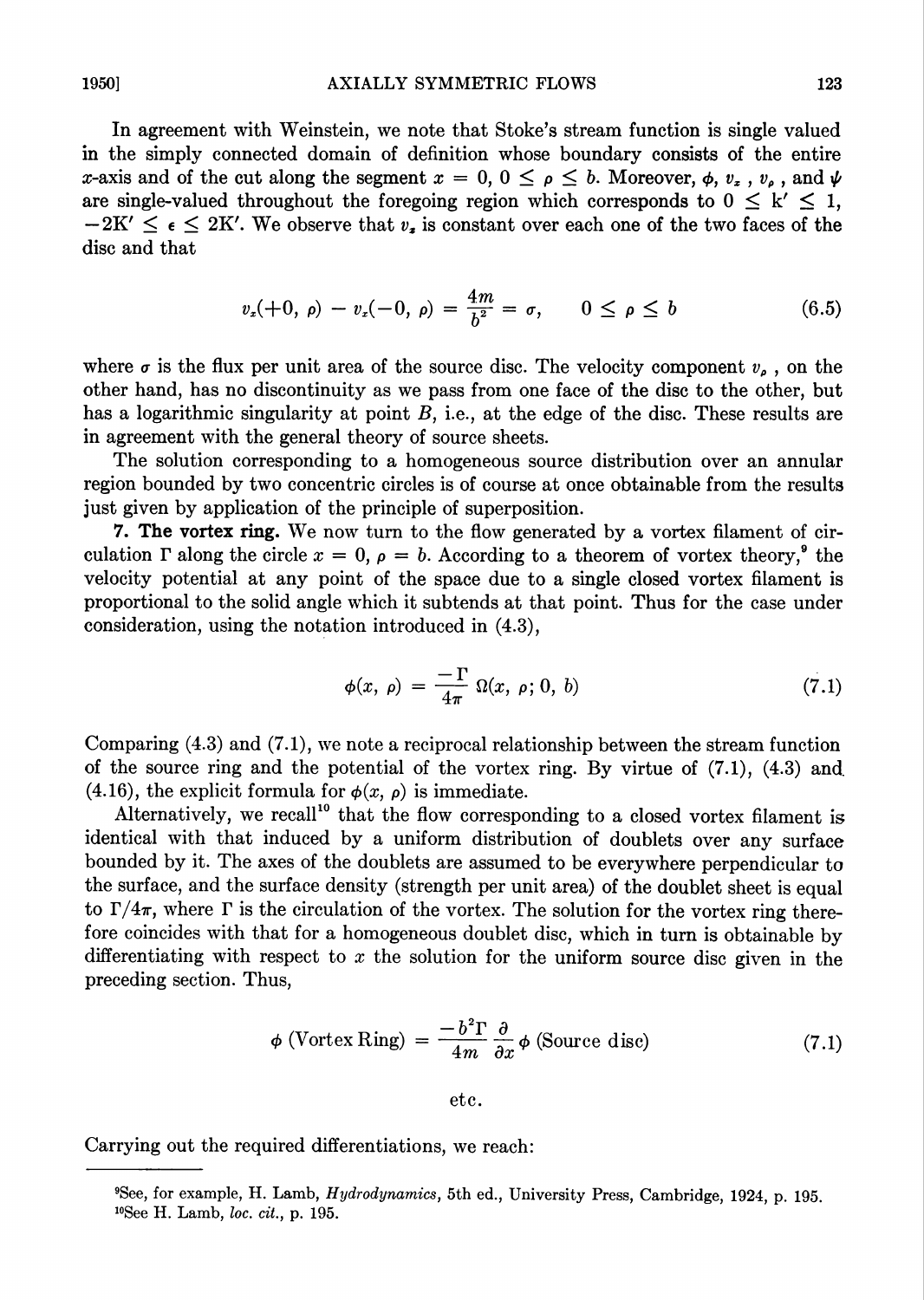$$
\phi(x, \rho) = \frac{\Gamma}{2\pi} \left[ \frac{x}{r_1} \mathbf{K} + \mathbf{\Lambda} \right]
$$
  
\n
$$
\phi(x, 0) = \mp \frac{\Gamma}{2} \left( 1 - \frac{|x|}{r_0} \right) \text{ as } x > 0 \text{ or } x < 0
$$
  
\n
$$
\phi(\pm 0, \rho) = \mp \frac{\Gamma}{2} \text{ for } \rho < b
$$
  
\n
$$
\phi(0, \rho) = 0 \text{ for } \rho > b
$$
  
\n
$$
\phi \rightarrow \frac{\Gamma \gamma}{2\pi} \text{ as } r_2 \rightarrow 0
$$
  
\n
$$
v_x(x, \rho) = \frac{\Gamma}{2\pi r_1} \left[ \mathbf{K} + \frac{b^2 - x^2 - \rho^2}{r_2^2} \mathbf{E} \right]
$$
  
\n
$$
v_x(x, 0) = \frac{\Gamma b^2}{2r_0^3}
$$
  
\n
$$
v_x(x, 0) = \frac{\Gamma b^2}{2r_0^3}
$$
  
\n
$$
v_x(x, 0) = \frac{\Gamma b^2}{2r_0^3}
$$
  
\n
$$
v_y(x, \rho) = \frac{\Gamma x}{2\pi \rho r_1} \left[ \frac{x^2 + \rho^2 + b^2}{r_2^2} \mathbf{E} - \mathbf{K} \right]
$$
  
\n
$$
v_y(x, 0) = v_y(0, \rho) = 0
$$
  
\n
$$
v_p - \frac{\Gamma \sin \gamma}{2\pi r_2} \rightarrow 0 \text{ as } r_2 \rightarrow 0
$$
  
\n
$$
\psi(x, 0) = 0
$$
  
\n
$$
\psi(x, 0) = 0
$$
  
\n
$$
\psi(x, 0) = 0
$$
  
\n
$$
\psi(x, 0) = 0
$$
  
\n
$$
\psi(x, 0) = 0
$$
  
\n
$$
\psi(x, 0) = 0
$$
  
\n
$$
\psi(x, 0) = 0
$$
  
\n
$$
\psi(x, 0) = 0
$$
  
\n
$$
\psi(x, 0) = 0
$$
  
\n
$$
\psi(x, 0) = 0
$$
  
\n<

The formula for  $\psi(x, \rho)$  in (7.5) coincides with that given by Maxwell.<sup>11</sup> In contrast to the results for the source ring, the stream function here remains single valued if the cut is removed whereas the potential  $\phi(x, \rho)$  in (7.2) becomes cyclic having a circulation equal to the circulation of the vortex ring:

$$
\phi(\epsilon + 4K', k') - \phi(\epsilon, k') = \Gamma \tag{7.6}
$$

Equation (7.6) follows also directly from (7.1) and agrees with the general theory of vortex filaments.

<sup>&</sup>lt;sup>11</sup>See H. Lamb, *loc. cit.*, p. 219. The corresponding streamline pattern appears on p. 221.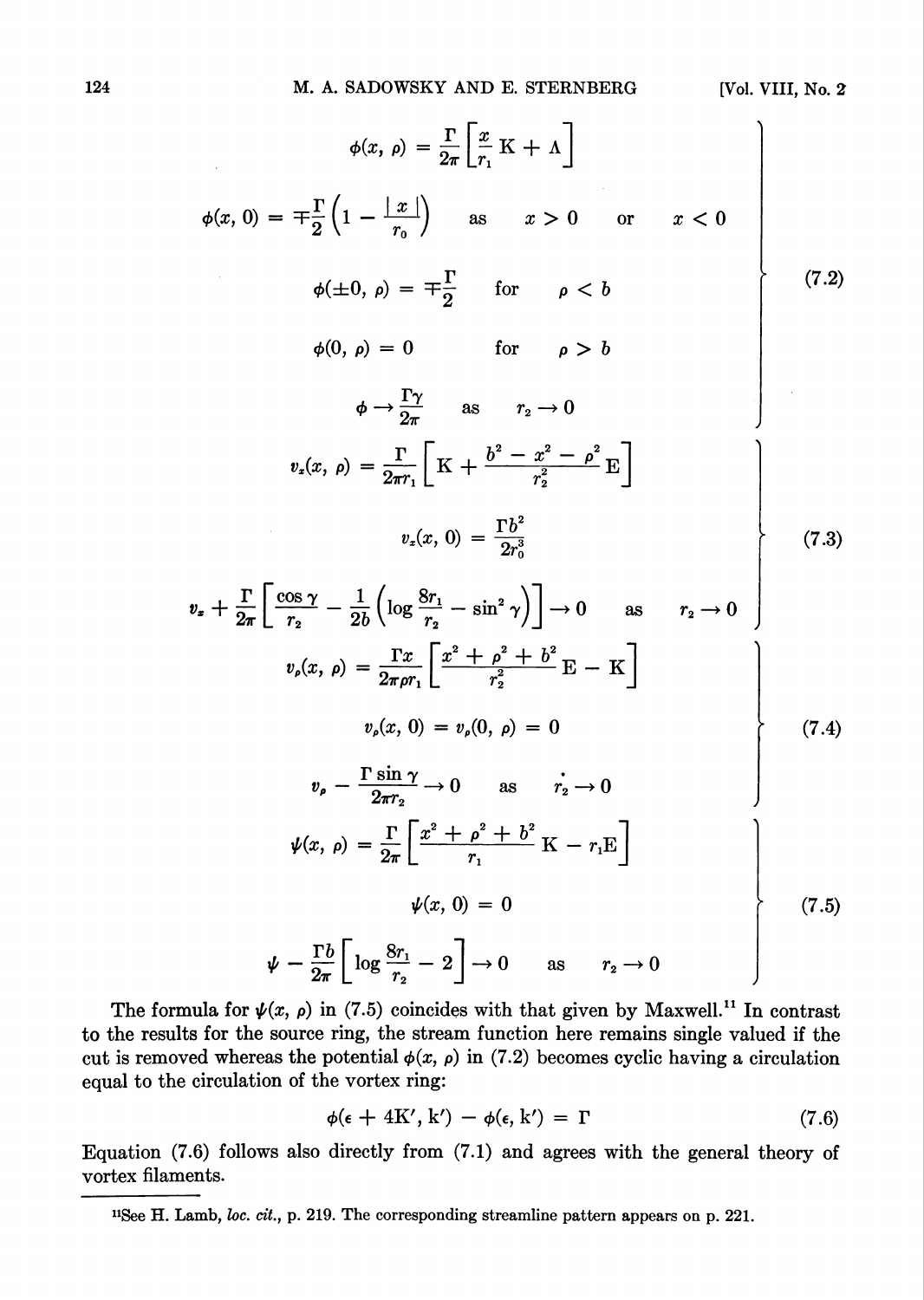8. The vortex disc. We consider, finally, a distribution of concentric circular vortex filaments over the circular region  $x = 0, 0 \leq \rho \leq b$  in which the radial circulation density be given by

$$
c(\rho) = \frac{2\Gamma\rho}{b^2} \tag{8.1}
$$

so that the circulation around the annular region bounded by the circumference of the disc and the circle of radius  $\rho$  is

$$
C(\rho) = \int_{\rho}^{b} c(t) dt = \Gamma \left[ 1 - \left( \frac{\rho}{b} \right)^{2} \right]
$$
 (8.2)

The total circulation of this disc-vortex is

$$
C(0) = \Gamma \tag{8.3}
$$

It follows from a theorem on vortex sheets<sup>12</sup> that the foregoing vortex disc is equivalent to a non-uniform distribution of doublets over the same circular region. The axes of the doublets are again parallel to the x-axis and the surface density (strength per unit area) of the doublet sheet is  $C(\rho)/4\pi$ .

The solution for the vortex disc under consideration, however, is obtained most conveniently by integration with respect to b of the solution for the vortex ring discussed in the preceding section. We merely state the results of these lengthy computations.

$$
\phi(x, \rho) = \frac{\Gamma}{2\pi b^2} \left[ 3x r_1 \mathbf{E} - \frac{x}{r_1} (x^2 + 4\rho^2) \mathbf{K} + (2x^2 - \rho^2 + b^2) \mathbf{\Lambda} \right]
$$
  
\n
$$
\phi(x, 0) = \mp \frac{\Gamma}{2b^2} (r_0 - |x|)^2 \quad \text{as} \quad x > 0 \quad \text{or} \quad x < 0
$$
  
\n
$$
\phi(\pm 0, \rho) = \mp \frac{\Gamma r_1 r_2}{2b^2} \quad \text{for} \quad \rho \le b
$$
  
\n
$$
\phi(x, \rho) = 0 \quad \text{for} \quad \rho \ge b
$$
  
\n
$$
\phi \to 0 \quad \text{as} \quad r_2 \to 0
$$
  
\n
$$
v_x(x, \rho) = \frac{\Gamma}{\pi b^2} \left[ 2r_1 \mathbf{E} - \frac{2\rho^2}{r_1} \mathbf{K} + 2x \mathbf{\Lambda} \right]
$$
  
\n
$$
v_x(x, 0) = \frac{\Gamma}{b^2 r_0} (r_0 - |x|)^2
$$
  
\n
$$
v_x - \frac{\Gamma}{\pi b} \left( 4 - \log \frac{8r_1}{r_2} \right) \to 0 \quad \text{as} \quad r_2 \to 0
$$
  
\n(8.5)

<sup>12</sup>See, for example, *Handbuch der Physik*, vol. 7, Julius Springer, Berlin, 1927, p. 43.